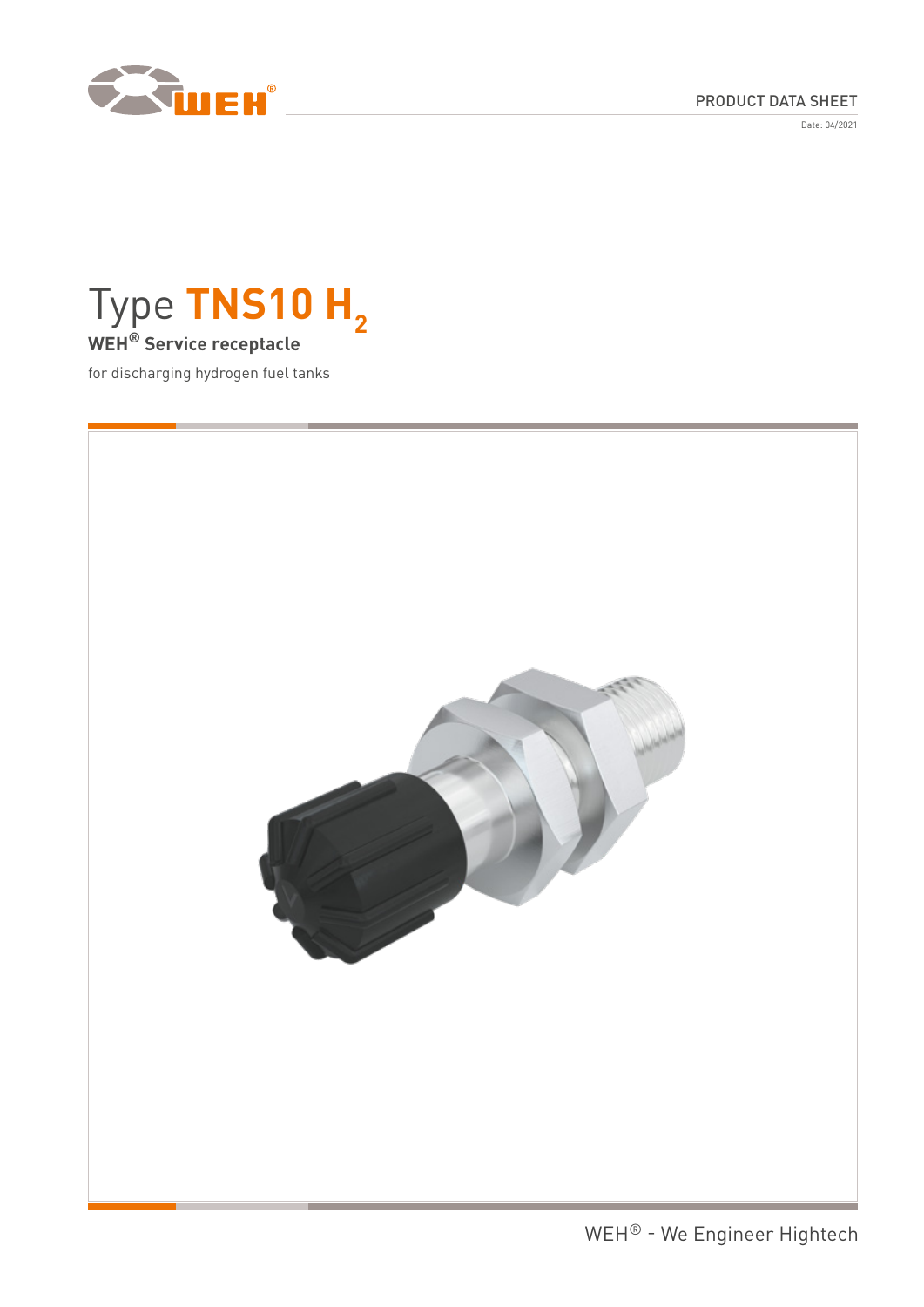**TNS10 H**<sub>2</sub> | WEH® Service receptacle

#### General

## **DESCRIPTION**



#### Features

- Integrated shut-off valve
- Reduces chatter during discharging
- Sealing-friendly design
- Incl. protection cap

Vehicles running on hydrogen have to be serviced and checked regularly. To achieve this, it is necessary to discharge all pressure vessels resp. fuel tanks. The WEH $^{\circledast}$  TNS10 H $_2$  Service receptacle has been designed for this specific purpose. It is mounted on the underside of the hydrogen vehicle and provides simple discharging of the fuel tank.

We recommend that the WEH® TNS10 H<sub>2</sub> Service receptacle is used with the WEH® TW110 Service connector. The TW110 needs only to be placed onto the service receptacle and discharging can commence. After discharging, the service nozzle can be disconnected.



#### Application

Service receptacle for discharging hydrogen fuel tanks. Operation only by specially trained service personnel. Not for self-service operation!  $\mathsf{Attention}\text{:}$  The TNS10  $\mathsf{H}_2$  may not be used for filling!

#### Note:

The TNS10 H<sub>2</sub> may only be used in connection with a suitable locking device or shut-off valve (e.g. ball valve)!

## TECHNICAL DATA

| <b>Characteristics</b> | <b>Basic version</b>                                                 |
|------------------------|----------------------------------------------------------------------|
| Nominal bore (DN)      | $6 \text{ mm}$                                                       |
| Pressure range         | $PN = 1.6 MPa (230 psi)   PS = 2 MPa$                                |
| Temperature range      | $-40$ °C up to $+85$ °C (-40 °F up to $+185$ °F)                     |
| Material               | Corrosion resistant stainless steel                                  |
| Sealing material       | Hydrogen resistant                                                   |
| Design                 | Incl. integrated shut-off valve, bulkhead fitting and protection cap |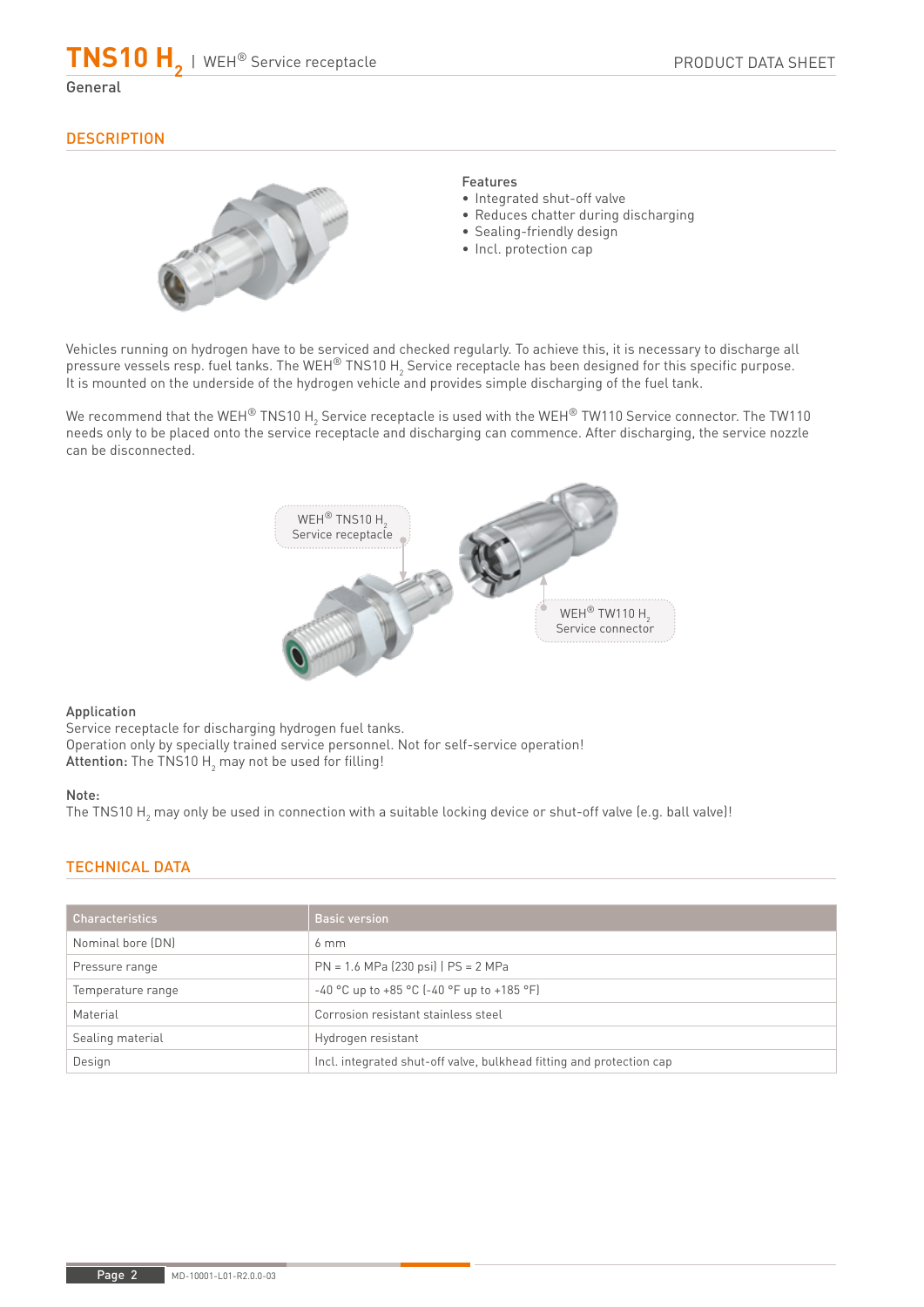

## ORDERING | WEH® TNS10 H<sub>2</sub> Service receptacle

approx. dimensions (mm)



| Part No.  | <b>Description</b> | DN. | <b>Pressure</b><br>(PN) | B <sub>1</sub><br>(male thread)                                               | <b>B2</b> |      |      |  | $A/F(1)$ /<br>A/F(2) |
|-----------|--------------------|-----|-------------------------|-------------------------------------------------------------------------------|-----------|------|------|--|----------------------|
| C1-151481 | TNS10 $H2$         | O   | 1.6 MPa/<br>$230$ psi   | UN 11/16"-16<br>for sealing with<br>0-Lok® Face seal*<br>for tube Ø 10 (3/8") | $Ø$ 13    | 66.5 | 32.5 |  | 27                   |

\* Face seal acc. to SAE J1453

## **ACCESSORIES**

The following accessories are available for the WEH $^\circ$  TNS10 H $_2$  Service receptacle:

A

## WEH $^{\circledR}$  TW110 H $_{_2}$  Service connector

Service connector with integrated shut-off valve for discharging the pressure vessels and fuel tanks of vehicles running on hydrogen.

approx. dimensions (mm)



| Part No. | <b>Description</b>   | <b>Pressure</b><br>(PN) | $(\triangle$ B2 of TNS10 H. | B2<br>(female thread) | H  |    | L3 |      | D2' |
|----------|----------------------|-------------------------|-----------------------------|-----------------------|----|----|----|------|-----|
| C1-84461 | TW110 H <sub>2</sub> | .6 MPa /<br>$230$ psi   | Ø 13                        | G1/4"                 | 77 | 59 |    | 28.5 | 20  |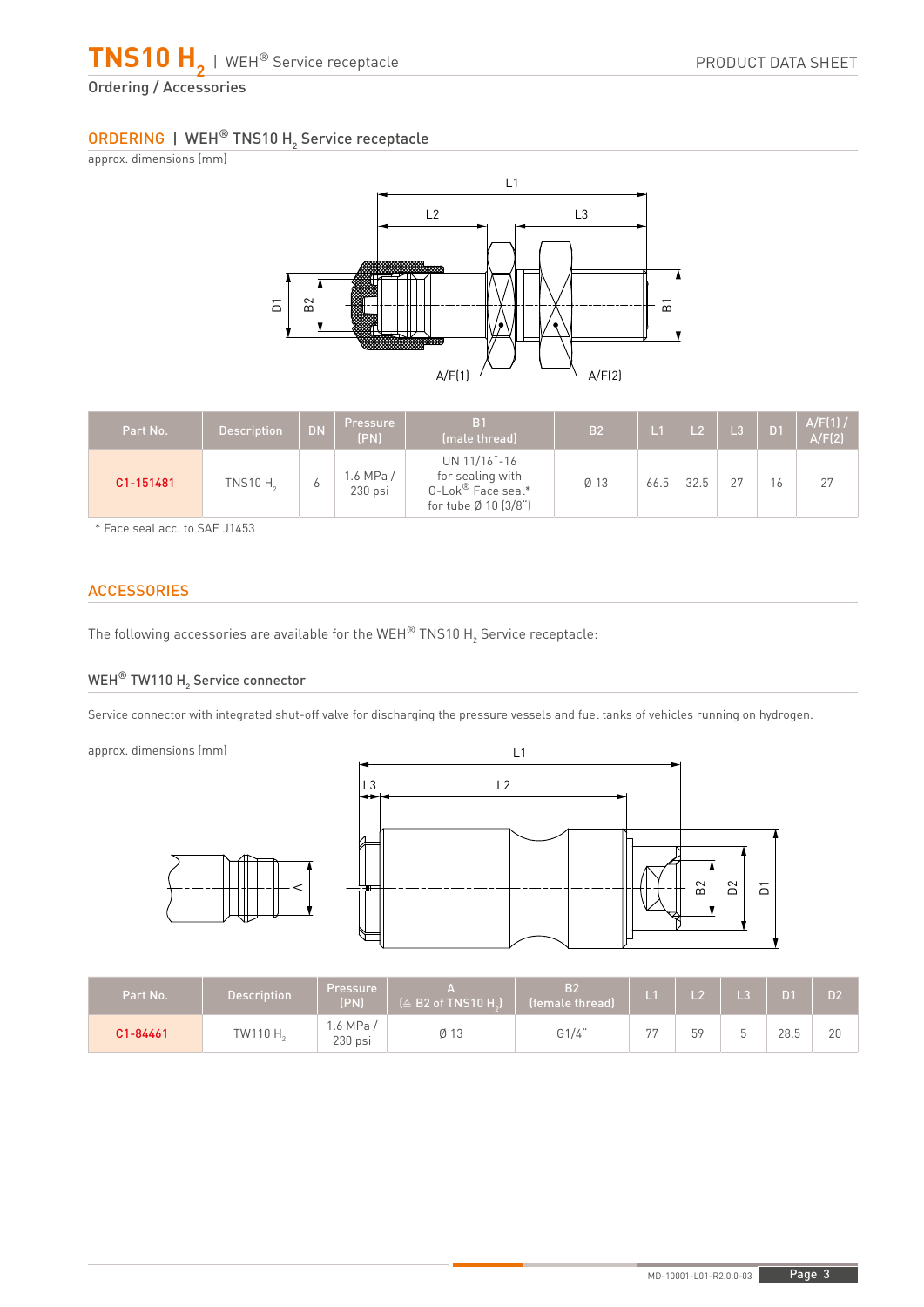

## SPARE PARTS

Various parts are available as spares for the WEH $^\circ$  TNS10 H $_2$  Service receptacle.

#### Protection cap

Protection cap for protecting the TNS10 H<sub>2</sub> service receptacle from dirt ingress and damage whilst not in use.